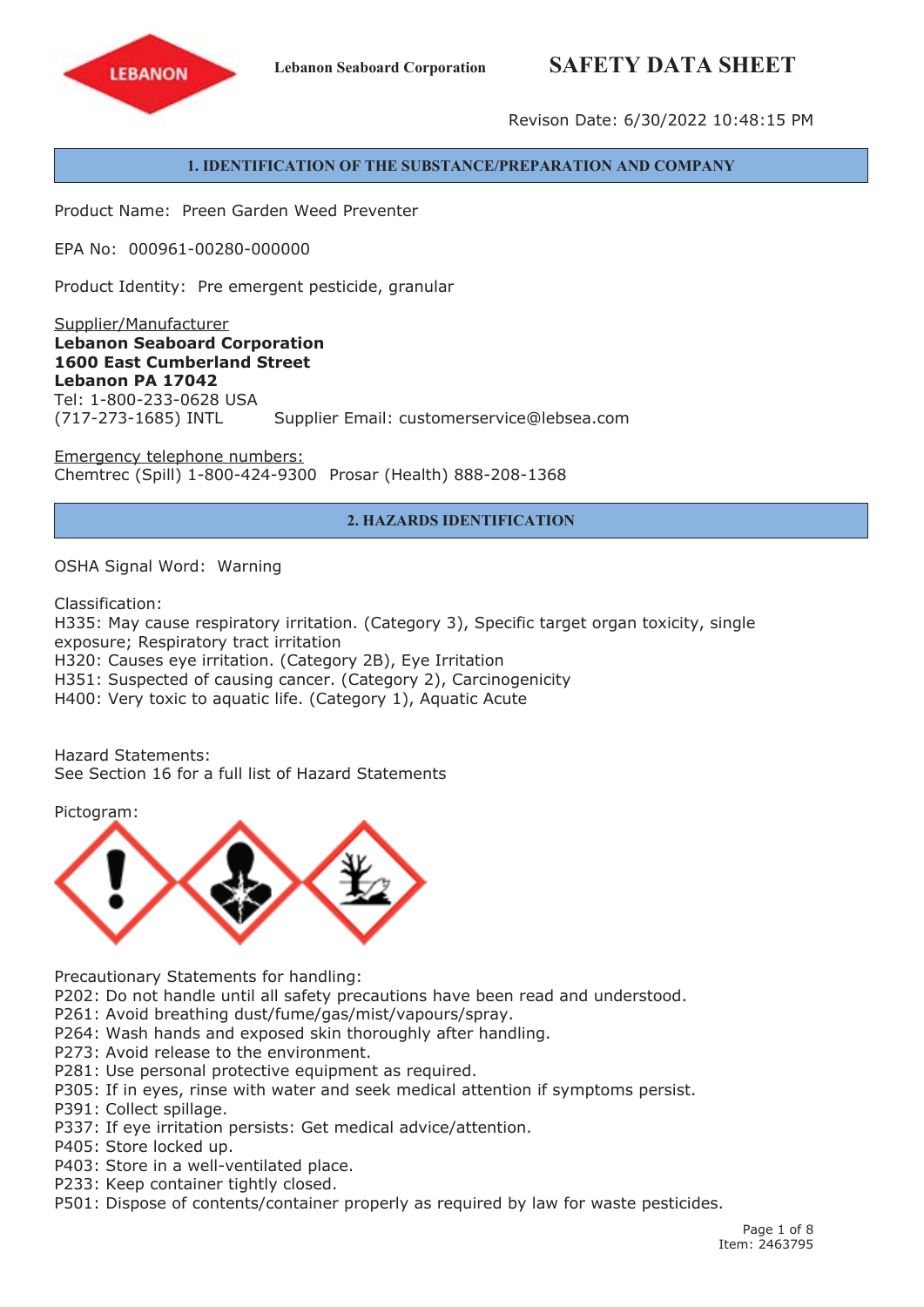P308: If exposed or concerned, seek medical advice. Keep out of reach of children

Precautionary Statements for disposal - Dispose in accordance with all federal, state and local regulations.

# **Hazards not otherwise classified (HNOC):**None

Unknown acute toxicity: <1% of the mixture consists of ingredients of unknown toxicity

## **3. COMPOSITION/INFORMATION ON INGREDIENTS**

| <b>Chemical Name</b>  | CAS No.         | Weight $\%$ |
|-----------------------|-----------------|-------------|
| Corn Cobs-            | No CAS Number   | $65 - 70$   |
| Mineral Seal Oil      | 64742-46-7      | $1 - 5$     |
| Cellulose paper fiber | $9004 - 34 - 6$ | $25 - 30$   |
| Trifluralin           | 1582-09-8       | $ \sim$     |

# **4. FIRST AID MEASURES**

| Eye Contact         | Rinse cautiously with water for several minutes. Remove contact lenses, if present and easy to do.<br>Continue rinsing. If eye irritation persists: Get medical advice/attention.                                                                                                                 |
|---------------------|---------------------------------------------------------------------------------------------------------------------------------------------------------------------------------------------------------------------------------------------------------------------------------------------------|
| <b>Skin Contact</b> | Wash with soap and water. If injury occurs, or if discomfort or irritation persists contact a physician.                                                                                                                                                                                          |
| Inhalation          | If inhaled and discomfort occurs, move to fresh air, and keep person at rest in a position comfortable for<br>breathing. If difficulty in breathing occurs and/or persists, administer oxygen and get medical attention.<br>If medical advice is needed, have product container or label on hand. |
| Ingestion           | Rinse mouth. Drink Plenty of water. If you feel unwell, call a poison control center or seek medical<br>attention. Do not induce vomiting of an unconscious person.                                                                                                                               |

Self-protection of the first aider: Use any appropriate personal protective equipment as required for nuisance dusts.

Most important symptoms and effects, both acute and delayed: Nuisance dust irritation may occur with nasal discomfort under highly dusty conditions. Eye irritation on contact with redness, tearing and burning sensation. Redness, itching, or burning sensation on skin with prolonged contact.

Indication of any immediate medical attention and special treatment needed: Treat Symptoms. Consult physician if discomfort or irritation persists.

# **5. FIRE FIGHTING MEASURES**

## **Suitable extinguishing media**

Use extinguishing media suitable to local circumstances and the surrounding environment. Options in this case include water, CO<sub>2</sub>, ABC Dry Chemical extinguisher, or foam. Avoid stirring up dust extinguisher stream.

## **Specific hazards arising from the chemical**

Thermal decomposition can lead to release of irritating and toxic gases and vapors. In the event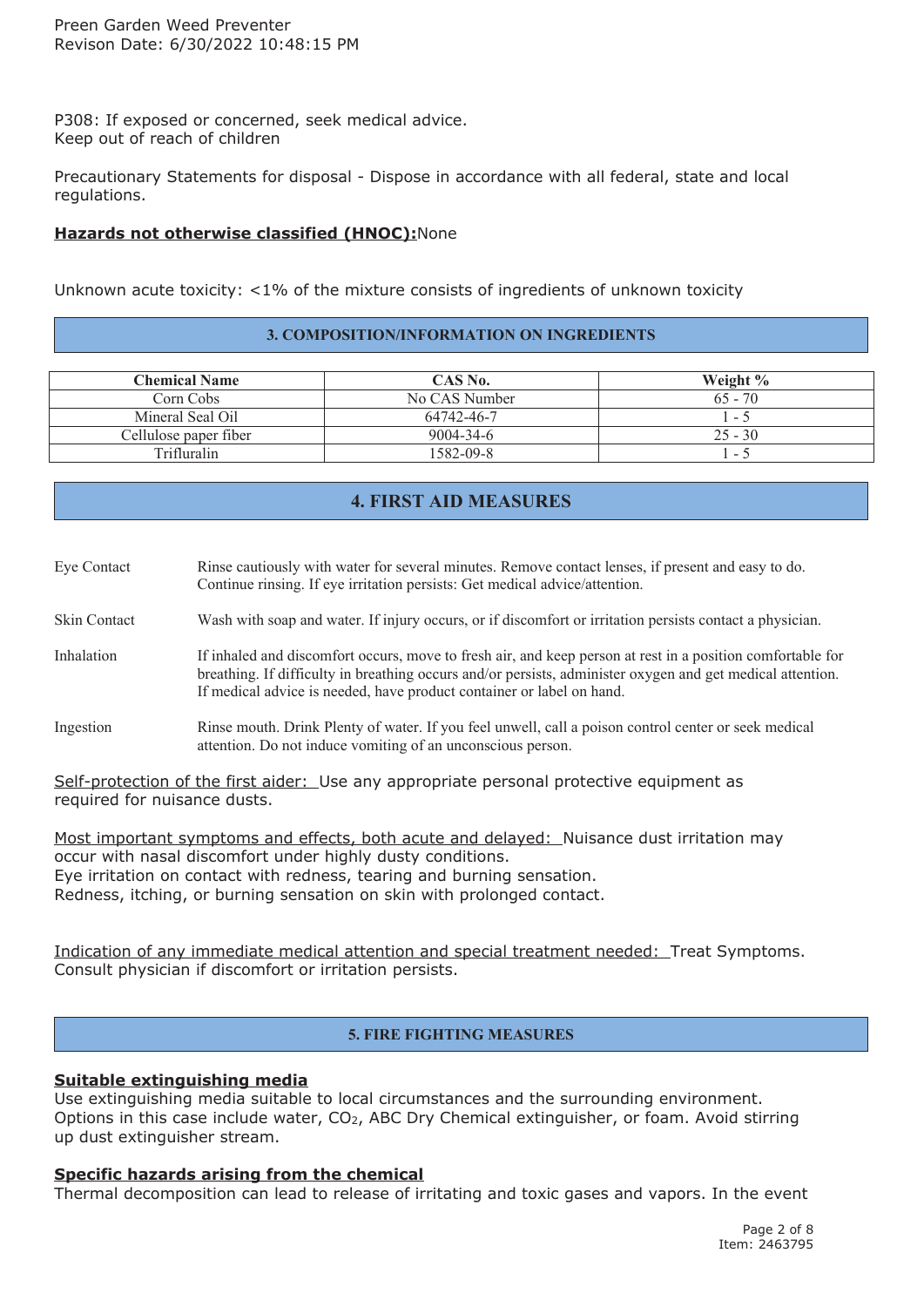of fire, do not breathe fumes.

## **Explosion data**

Sensitivity to mechanical impact: None

Sensitivity to static discharge: None

Note: Excessive amounts of any burnable dusts can produce explosive mixtures if allowed to disperse in the air in confined areas where ignition sources occur. Prevent excessive dust dispersal in areas of use, storage, or production.

## **Protective equipment and precautions for firefighters**

As in any fire, wear self-contained breathing apparatus pressure-demand, MSHA/NIOSH (approved or equivalent) and standard protective (bunker) gear.

#### **6. ACCIDENTAL RELEASE MEASURES**

## **Personal precautions, protective equipment, and emergency procedures**

| <b>Personal Precautions</b> | Use dust mask and gloves as needed or other reasonable personal protective equipment as<br>required to prevent contact with eyes or skin. Remove ignition sources prior to clean-up.                                                                                                                                                                                            |  |
|-----------------------------|---------------------------------------------------------------------------------------------------------------------------------------------------------------------------------------------------------------------------------------------------------------------------------------------------------------------------------------------------------------------------------|--|
|                             | If in eyes, rinse cautiously with water for several minutes. If eye irritation persists: Seek<br>medical advice.<br>If experiencing significant respiratory symptoms: seek medical attention.                                                                                                                                                                                   |  |
| Environmental precautions   | Prevent entry into waterways, sewers, basements or confined areas. Do not flush into<br>surface water or sanitary sewer system. See Section 12 for additional ecological<br>information.                                                                                                                                                                                        |  |
| Methods for containment     | Prevent further leakage or spillage, if safe to do so.                                                                                                                                                                                                                                                                                                                          |  |
| Methods for clean-up        | Use dust mask and/or reasonable personal protective equipment as required to avoid<br>breathing dusts. Moisten or cover powder spill with plastic sheet or tarp to minimize<br>spreading. Take up mechanically, placing in appropriate containers for disposal. Avoid<br>creating dust. Soak up excess with inert absorbent material. Clean contaminated surface<br>thoroughly. |  |

#### **7. HANDLING AND STORAGE**

| Safe Handling             | Ensure adequate ventilation, especially in confined areas. Use personal protective<br>equipment as required to avoid breathing dusts or mists, and to prevent eye contact. Wash<br>hands thoroughly after handling. |
|---------------------------|---------------------------------------------------------------------------------------------------------------------------------------------------------------------------------------------------------------------|
| <b>Storage Conditions</b> | Keep containers tightly closed in a cool, well-ventilated place. Keep out of the reach of<br>children.                                                                                                              |
| Incompatible materials    | Avoid strong acids or alkali, or other reactive substances.                                                                                                                                                         |

## **8. EXPOSURE CONTROLS/PERSONAL PROTECTION**

#### **Exposure Guidlines Chemical Name ACGIH TLV OSHA PEL NIOSH IDLH\*** Nuisance Dusts (for granulars) 10 mg/m3 (TWA- Total) 15 mg/m3 (TWA total) 50 mppcf (TWA total) 5 mppcf (TWA respirable) Not Established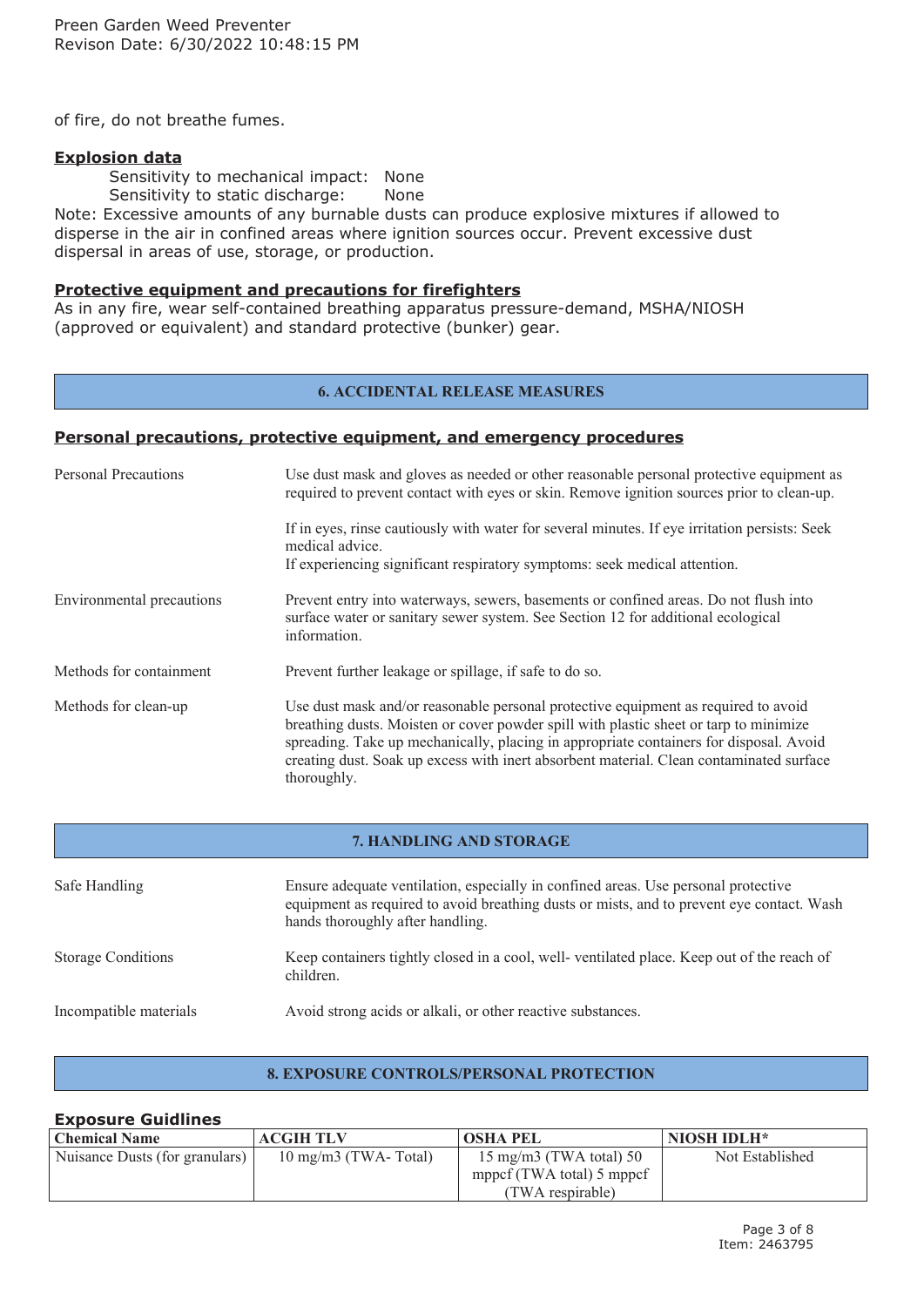\*IDLH refers to amounts that are "Immediately Dangerous to Life or Health"

Engineering controls: Use with adequate ventilation and follow safe work practices to prevent dust buildup in air.

**Individual protection measures**Use personal protective equipment as required to avoid breathing dust/mist, and to prevent eye contact.

| Eye protection                | Provide face and eye protection: face shield and goggles recommended if face or eye contact is<br>likely.                                                                                                                                                                 |
|-------------------------------|---------------------------------------------------------------------------------------------------------------------------------------------------------------------------------------------------------------------------------------------------------------------------|
|                               | Skin and Body Protection Gloves and standard work coveralls recommended                                                                                                                                                                                                   |
| <b>Respiratory Protection</b> | Dust mask recommended for dusty or misty conditions. If exposure limits are exceeded or<br>irritation is experienced, NIOSH/MSHA approved respiratory protection should be worn.<br>Respiratory protection must be provided in accordance with current local regulations. |
| General Hygiene               | When using product, do not eat, drink or smoke. Wash hands thoroughly after handling. Wash<br>contaminated clothing before reuse.                                                                                                                                         |

Also see Precuationary Statements in Section 2

## **9. PHYSICAL AND CHEMCIAL PROPERTIES**

| Physical state                | Granular Solid            |  |
|-------------------------------|---------------------------|--|
| Appearance                    | Granular Solid            |  |
| Color                         | Mixed, various            |  |
| Odor                          | Slight                    |  |
| Odor Threshold                | No information available  |  |
| pH                            | Not applicable            |  |
| Melting point/freezing point  | Not applicable            |  |
| Boiling point / boiling range | Not applicable            |  |
| Flash point                   | No information available  |  |
| Evaporation rate              | Not applicable            |  |
| Flammability (solid, gas)     | No information available  |  |
| Flammability Limits in Air    |                           |  |
| Upper flammability limit:     | No information available  |  |
| Lower flammability limit:     | No information available  |  |
| Vapor pressure                | Not applicable            |  |
| Vapor density                 | Not applicable            |  |
| Water solubility              | Mostly insoluble          |  |
| Solubility in other solvents  | No information available  |  |
| Partition coefficient         | No information available  |  |
| Autoignition temperature      | No information available  |  |
| Decomposition temperature     | No information available  |  |
| Oxidizing properties          | Not particularly reactive |  |

## **10. STABILITY AND REACTIVITY**

# **Reactivity**

Not Reactive

## **Chemical stability**

Stable

## **Possibility of Hazardous Reactions**

May release heat and fumes when mixed in solution with incompatible reactive materials.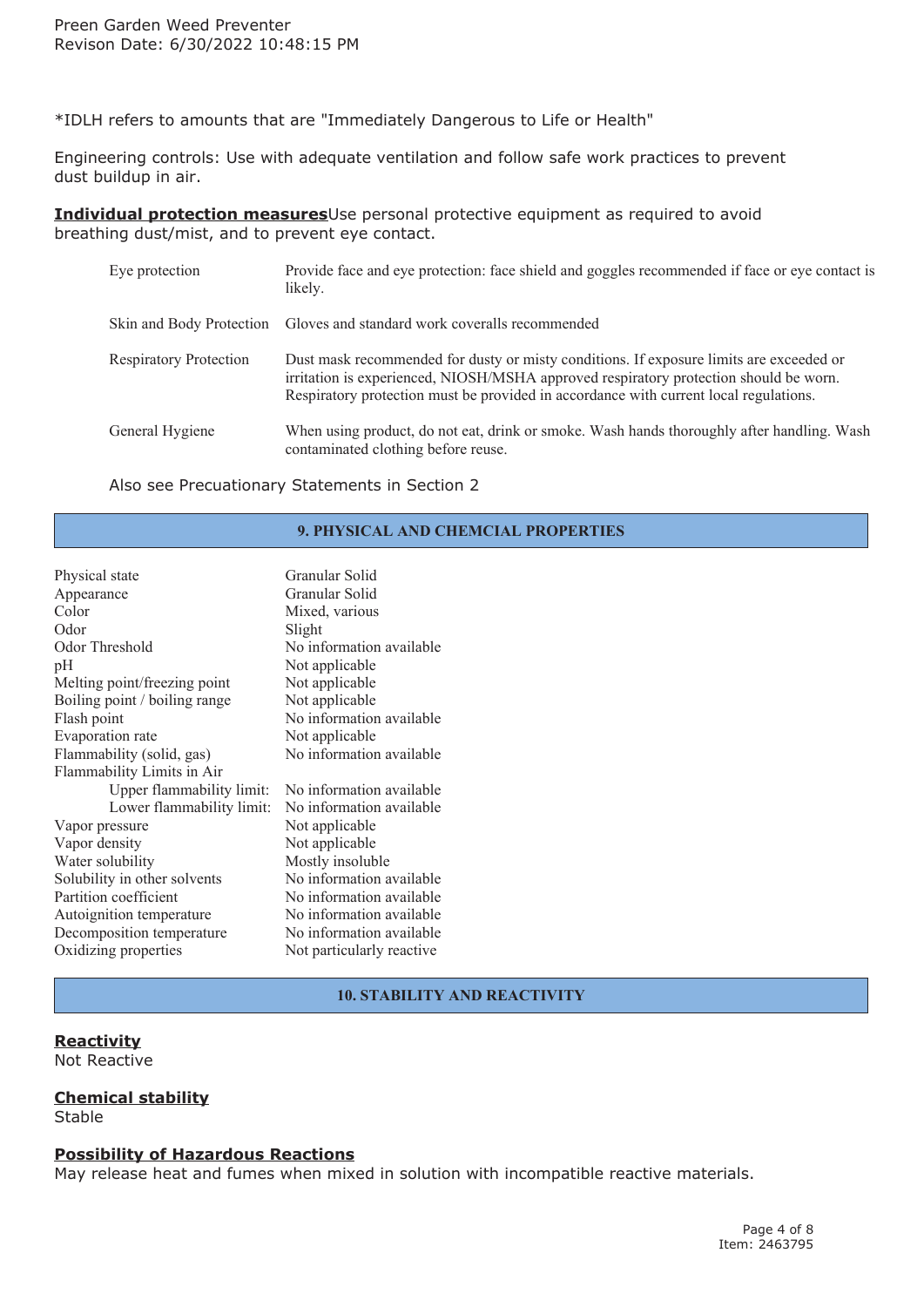## **Hazardous polymerization**

Will not occur.

## **Conditions to avoid**

High heat, sparks and open flames, as some ingredients may be burnable.

#### **Incompatible materials**

Strong acids or alkali, or other reactive substances.

#### **Hazardous Decomposition Products**

May emit toxic fumes under fire conditions, such as Nitrogen oxides (NOx), Ammonia, Oxides of sulfur, Hydrogen chloride and Carbon monoxide.

#### **11. TOXICOLOGICAL INFORMATION**

#### Routes of exposure: Ingestion, eyes (contact), skin (contact), dust inhalation

| Symptoms                                                                                        | May irritate the digestive tract if ingested in quantity, causing nausea, vomiting and<br>diarrhea.<br>Eye irritation on contact with redness, tearing and burning sensation.<br>Redness, itching, or burning sensation on skin with prolonged contact. |
|-------------------------------------------------------------------------------------------------|---------------------------------------------------------------------------------------------------------------------------------------------------------------------------------------------------------------------------------------------------------|
| Sensitization                                                                                   | No information available.                                                                                                                                                                                                                               |
| Germ cell mutagenicity<br>Carcinogenicity                                                       | None known unless noted below in Other<br>Trifluralin is not anticipated to be a carcinogenic risk to man. (DOW)                                                                                                                                        |
| Reproductive toxicity<br>STOT - single exposure<br>STOT - repeated exposure<br>Chronic toxicity | No information available.<br>No information available<br>No information available<br>No information available                                                                                                                                           |
| Target Organ Effects                                                                            | Lungs-Nuisance dusts                                                                                                                                                                                                                                    |
| Aspiration hazard<br>Other                                                                      | No information available                                                                                                                                                                                                                                |

#### **12. ECOLOGICAL INFORMATION**

Pesticides can be very toxic to aquatic organisms on an acute basis. Persistence and degradability No information available Bioaccumulation No information available Other adverse effects No information available

#### **13. DISPOSAL CONSIDERATIONS**

## **Disposal of wastes:**

Excess product should be used up according to label directions, to avoid disposal issues. Dispose of in accordance with Local, State, and Federal regulations.

## **Contaminated packaging**

Do not recycle or reuse any pesticide container. Follow local regulations.

#### **14. TRANSPORT INFORMATION**

NMFC 155050-5 PESTICIDES,NOI,INCLUDING DEFOLIANTS, FUNGICIDES OR INSECTICIDES: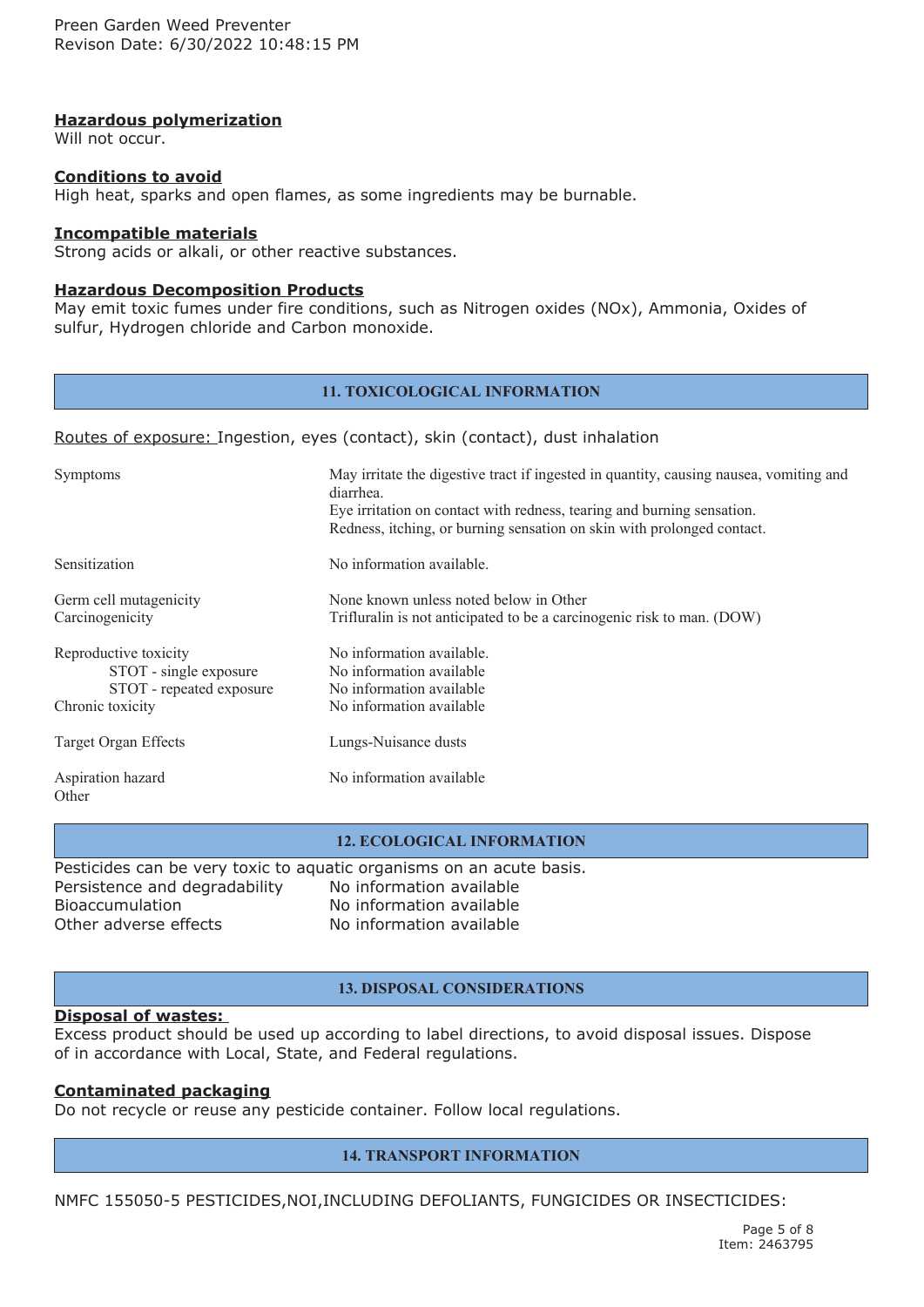## 25<35PCF

#### **DOT:** Not Regulated

| ---                   | 110118         |
|-----------------------|----------------|
| Proper Shipping Name: | Not Regulated  |
| Hazard Class:         | Not Applicable |

## **IATA**

| $UN-No:$                                                                                            | UN3077                                            |
|-----------------------------------------------------------------------------------------------------|---------------------------------------------------|
| Proper Shipping Name:                                                                               | ENVIRONMENTALLY HAZARDOUS SUBSTANCE, SOLID, N.O.S |
| Hazard Class:                                                                                       | q                                                 |
| Packing Group:                                                                                      | Ш                                                 |
| Description:<br>UN3077, ENVIRONMENTALLY HAZARDOUS SUBSTANCE, SOLID, N.O.S.<br>(TRIFLURALIN), 9, III |                                                   |
| <b>IMDG/IMO</b>                                                                                     |                                                   |
| $UN-No:$                                                                                            | UN3077                                            |
| Proper Shipping Name:                                                                               | ENVIRONMENTALLY HAZARDOUS SUBSTANCE, SOLID, N.O.S |
| $TT - -1$ $C1 - -$                                                                                  | $\Omega$                                          |

UN3077, ENVIRONMENTALLY HAZARDOUS SUBSTANCE, SOLID, N.O.S.

UN3077, ENVIRONMENTALLY HAZARDOUS SUBSTANCE, SOLID, N.O.S.

Hazard Class: 9 Packing Group: III Description:

#### **IMDG**

| UN-No: \              | UN3077                                                                              |
|-----------------------|-------------------------------------------------------------------------------------|
| Proper Shipping Name: | ENVIRONMENTALLY HAZARDOUS SUBSTANCE, SOLID, N.O.S                                   |
| Hazard Class:         |                                                                                     |
| Packing Group:        |                                                                                     |
| Description:          | UN3077, ENVIRONMENTALLY HAZARDOUS SUBSTANCE, SOLID, N.O.S.<br>(TRIFLURALIN), 9, III |
|                       |                                                                                     |

(TRIFLURALIN), 9, III

(TRIFLURALIN), 9, III

# **ADR**

UN-No: UN3077 Proper Shipping Name: ENVIRONMENTALLY HAZARDOUS SUBSTANCE, SOLID, N.O.S Hazard Class: 9 Packing Group: III Description:

#### **ADN**

UN-No: UN3077 Proper Shipping Name: ENVIRONMENTALLY HAZARDOUS SUBSTANCE, SOLID, N.O.S Hazard Class: 9 Packing Group: III Description: UN3077, ENVIRONMENTALLY HAZARDOUS SUBSTANCE, SOLID, N.O.S. (TRIFLURALIN), 9, III

# **RID**

| UN-No:                | UN3077                                                                              |
|-----------------------|-------------------------------------------------------------------------------------|
| Proper Shipping Name: | ENVIRONMENTALLY HAZARDOUS SUBSTANCE, SOLID, N.O.S                                   |
| Hazard Class:         |                                                                                     |
| Packing Group:        |                                                                                     |
| Description:          | UN3077, ENVIRONMENTALLY HAZARDOUS SUBSTANCE, SOLID, N.O.S.<br>(TRIFLURALIN), 9, III |

## **TDG**

| UN-No:                | UN3077        |
|-----------------------|---------------|
| Proper Shipping Name: | <b>ENVIRO</b> |
| Hazard Class:         | 9             |
| Packing Group:        | Ш             |

| UN-No:                | UN3077                                            |
|-----------------------|---------------------------------------------------|
| Proper Shipping Name: | ENVIRONMENTALLY HAZARDOUS SUBSTANCE, SOLID, N.O.S |
| Hazard Class:         |                                                   |
| Packing Group:        |                                                   |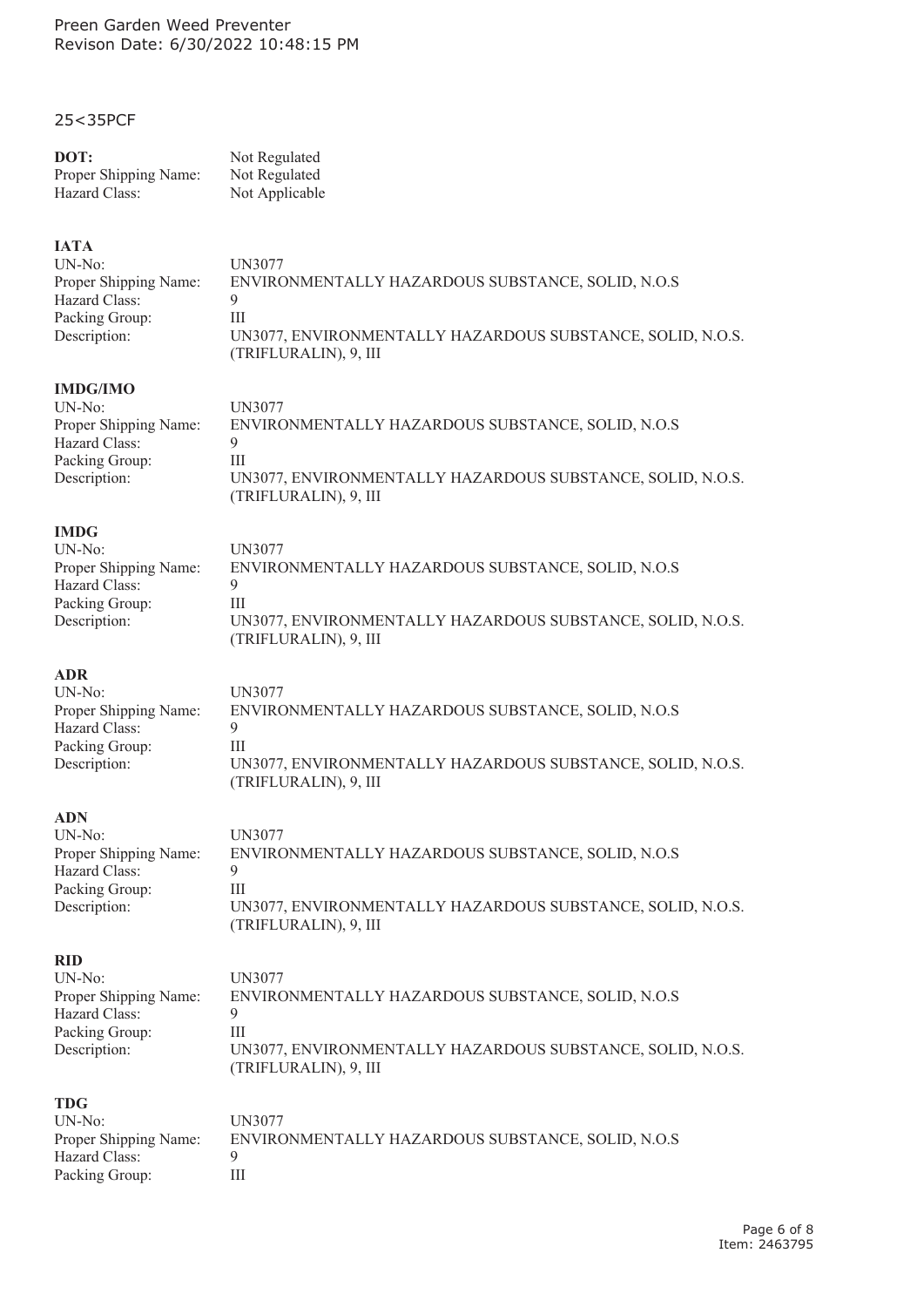| Description:          | UN3077, ENVIRONMENTALLY HAZARDOUS SUBSTANCE, SOLID, N.O.S.<br>(TRIFLURALIN), 9, III |
|-----------------------|-------------------------------------------------------------------------------------|
| <b>ICAO</b>           |                                                                                     |
| $UN-No:$              | UN3077                                                                              |
| Proper Shipping Name: | ENVIRONMENTALLY HAZARDOUS SUBSTANCE, SOLID, N.O.S                                   |
| Hazard Class:         | 9                                                                                   |
| Packing Group:        | Ш                                                                                   |
| Description:          | UN3077, ENVIRONMENTALLY HAZARDOUS SUBSTANCE, SOLID, N.O.S.<br>(TRIFLURALIN), 9, III |
| <b>MEX</b>            |                                                                                     |
| $UN-No:$              | UN3077                                                                              |
| Proper Shipping Name: | ENVIRONMENTALLY HAZARDOUS SUBSTANCE, SOLID, N.O.S                                   |
| Hazard Class:         | 9                                                                                   |
| Packing Group:        | Ш                                                                                   |
| Description:          | UN3077, ENVIRONMENTALLY HAZARDOUS SUBSTANCE, SOLID, N.O.S.<br>(TRIFLURALIN), 9, III |

#### **15. REGULATORY INFORMATION**

| TSCA (USA): Complies.   |                                                                                            |
|-------------------------|--------------------------------------------------------------------------------------------|
|                         | <b>General Product Information:</b> This product is not federally regulated as a hazardous |
| material.               |                                                                                            |
| <b>Clean Air Act:</b>   | No information is available.                                                               |
| <b>Clean Water Act:</b> | This product does not contain any substances regulated as                                  |
|                         | pollutants pursuant to the Clean Water Act (40 CFR 122.21 and 40 CFR 122.42)               |

**SARA 313 Superfund Amendments:** This product contains no chemicals which are subject to the reporting requirements of the Act and Title 40 of the Code of Federal regulations, Part 372.

## **SARA 311/312 Hazard Categories:**

| Acute:                      | Yes. |
|-----------------------------|------|
| Chronic:                    | Yes. |
| Fire:                       | Nο   |
| Sudden release of pressure: | No   |
| Reactive:                   | N٥   |

**CERCLA:** This material, as supplied, does not contain any substances regulated as hazardous substances under the Comprehensive Environmental Response Compensation and Liability Act (CERCLA) (40 CFR 302) and Superfund.

Amendments and Reauthorization Act (SARA) (40 CFR 355). There may be specific reporting requirements at the local, regional, or state level pertaining to releases of this material.

## **State Regulations:**

**California Proposition 65:**This product does not contain detectable quantities of chemicals known to the State of California to cause cancer or birth defects, or other reproductive harm.

**Component Analysis - State:** Right-To-Know: Trifluralin-PA